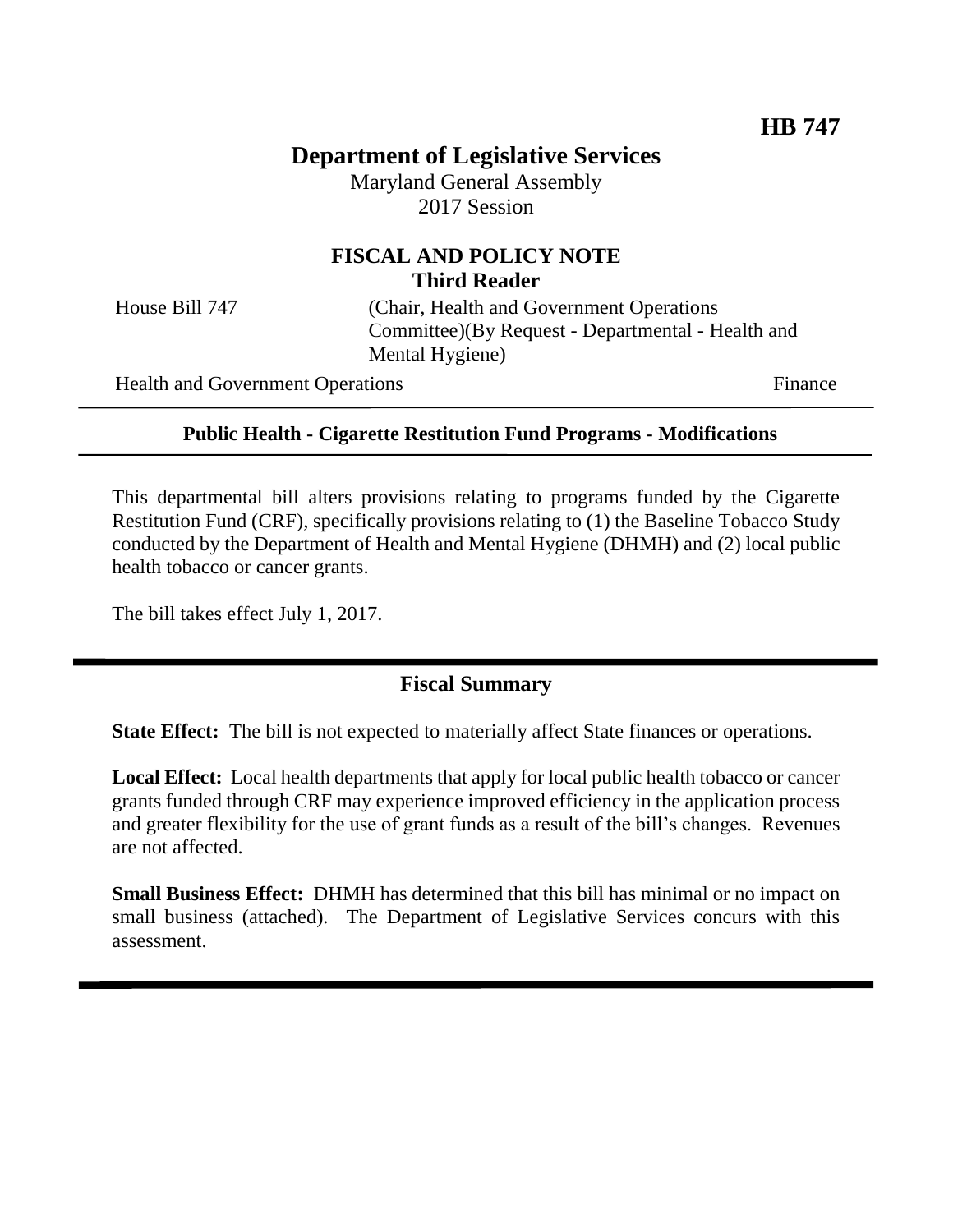# **Analysis**

### **Bill Summary/Current Law:**

#### *Baseline Tobacco Study*

Under current law, DHMH must conduct a comprehensive, statewide Baseline Tobacco Study that includes, among other information, (1) the number and percentage of individuals younger than age 18 who smoke or otherwise use tobacco products, both statewide and in each county; (2) the number and percentage of minority individuals younger than age 18 who smoke or otherwise use tobacco products, both statewide and in each county; and (3) the number and percentage of households with individuals younger than age 18 in which at least one household member who is at least 18 years of age smokes tobacco products, both statewide and in each county.

The bill removes the requirements to collect this information regarding individuals younger than age 18 and instead requires DHMH to collect this information regarding individuals attending middle or high school.

#### *Local Public Health Tobacco or Cancer Grants*

Under current law, a local health officer may apply to DHMH for a local public health tobacco grant or a local public health cancer grant. Local health officers of two or more counties may also jointly apply for grants. DHMH determines the amount of the grants by specified formulas. In order to apply for a grant, local health officers must establish a community health coalition. A community health coalition must reflect the demographics of the county and include specified representatives of community-based groups. For a local public health tobacco or cancer grant, the community health coalition and local health officer must develop a comprehensive plan for tobacco use prevention and cessation or a comprehensive plan for cancer prevention, education, screening, and treatment to be submitted with the grant application, respectively.

The bill authorizes local health officers to use another coalition that is approved by DHMH instead of a community health coalition when applying for a local public health tobacco or cancer grant, and makes conforming changes.

Under current law, among other information, a comprehensive plan for cancer prevention, education, screening, and treatment (1) must describe how the plan will increase availability of and access to health care services for *uninsured* individuals and medically underserved populations and (2) demonstrate that priority consideration was given to persons that have demonstrated a commitment to providing specified services to *uninsured* individuals in the county and a proven ability to do so.

HB 747/ Page 2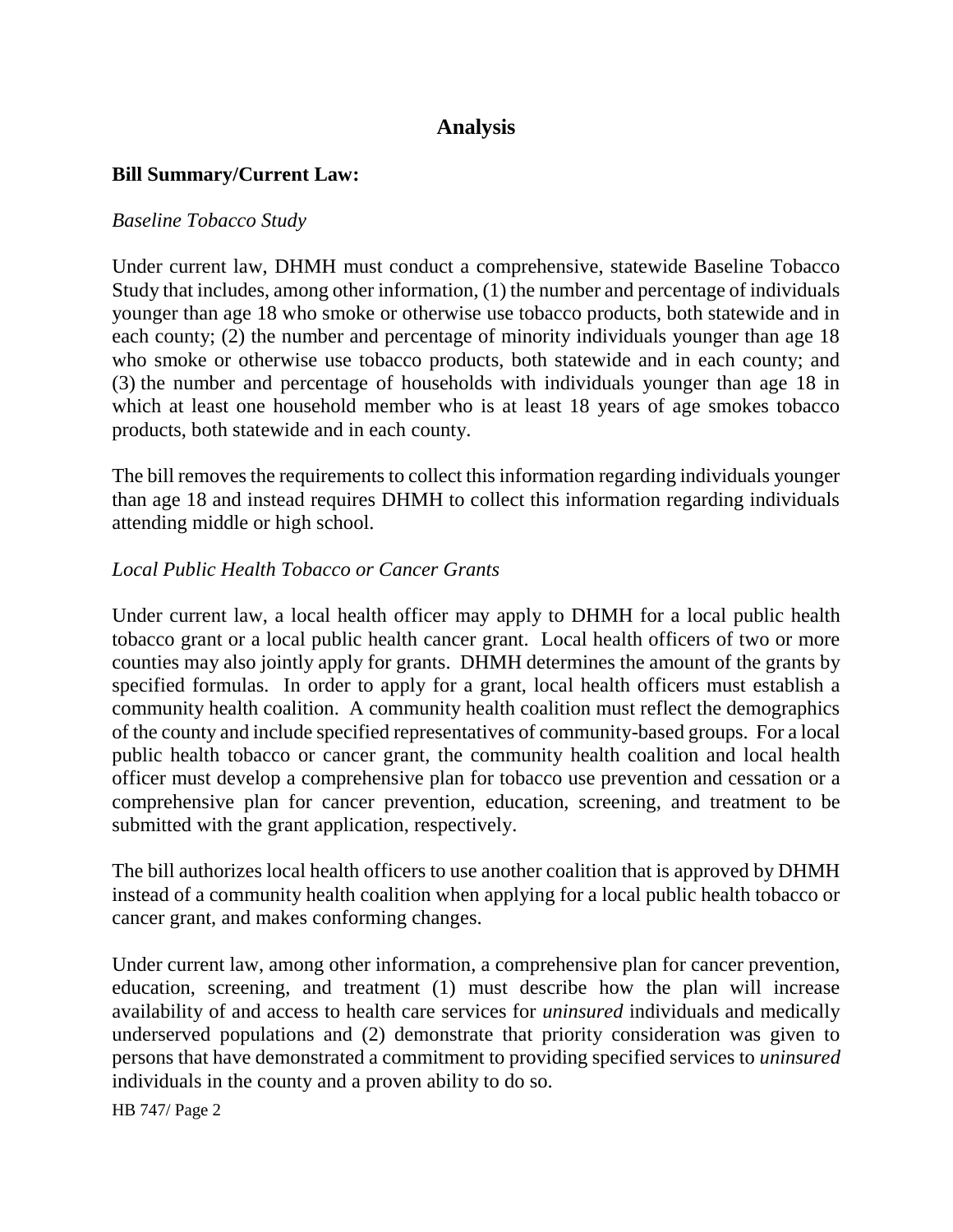The bill expands these provisions to additionally require information relating to "underinsured individuals" in a comprehensive plan for cancer prevention, education, screening, and treatment. The bill defines "underinsured individual" as an individual (1) for whom the appropriate treatment is not adequately covered by private health insurance, Medicaid, Medicare, or the Maryland Children's Health Program due to out-of-pocket costs, including required copayments, coinsurance, or deductibles and (2) who the department determines does not have the financial means to pay for appropriate treatment.

The bill also repeals provisions requiring a comprehensive plan for cancer prevention, education, screening, and treatment for specified counties to include a specific plan as to how the community health coalition will be used to achieve the county's goals, and makes conforming changes.

Finally, under current law, a county or statewide academic health center that receives funds under a local public health cancer grant must dedicate at least 60% of the funds to cancer screening, diagnosis, and treatment. The bill removes this requirement and instead requires DHMH to determine the percentage of funds that must be allocated to cancer screening, diagnosis, and treatment prior to each fiscal year.

**Background:** According to DHMH, the Cancer Prevention, Education, Screening, and Treatment Program (CPEST), which is funded by CRF, has provided more than 95,000 cancer screenings and over 650 cancer diagnostic and treatment services to Maryland residents since it began in 2000. CPEST allows underserved residents to receive needed cancer prevention, education, screening, and treatment services that would otherwise be unavailable. While the federal Patient Protection and Affordable Care Act decreased the number of individuals seeking *clinical* cancer services from local public health entities (due to an increase in insured individuals), there is still an ongoing need for cancer prevention, education, and patient navigation and case management services. DHMH advises that repealing the requirement that 60% of funds awarded under local public health cancer grants be spent on clinical cancer services allows flexibility for local entities to spend more on other types of needed services.

DHMH also advises that adding "underinsured" individuals to requirements relating to comprehensive plans for cancer prevention, education, screening, and treatment allows for insured individuals with burdensome out-of-pocket costs (copayments, coinsurance, and/or deductibles) to be eligible for services. DHMH additionally advises that the bill's changes align statute with current practice.

The bill's changes regarding community health coalitions reflect recommendations from the Maryland Association of County Health Officers to allow local health departments to

HB 747/ Page 3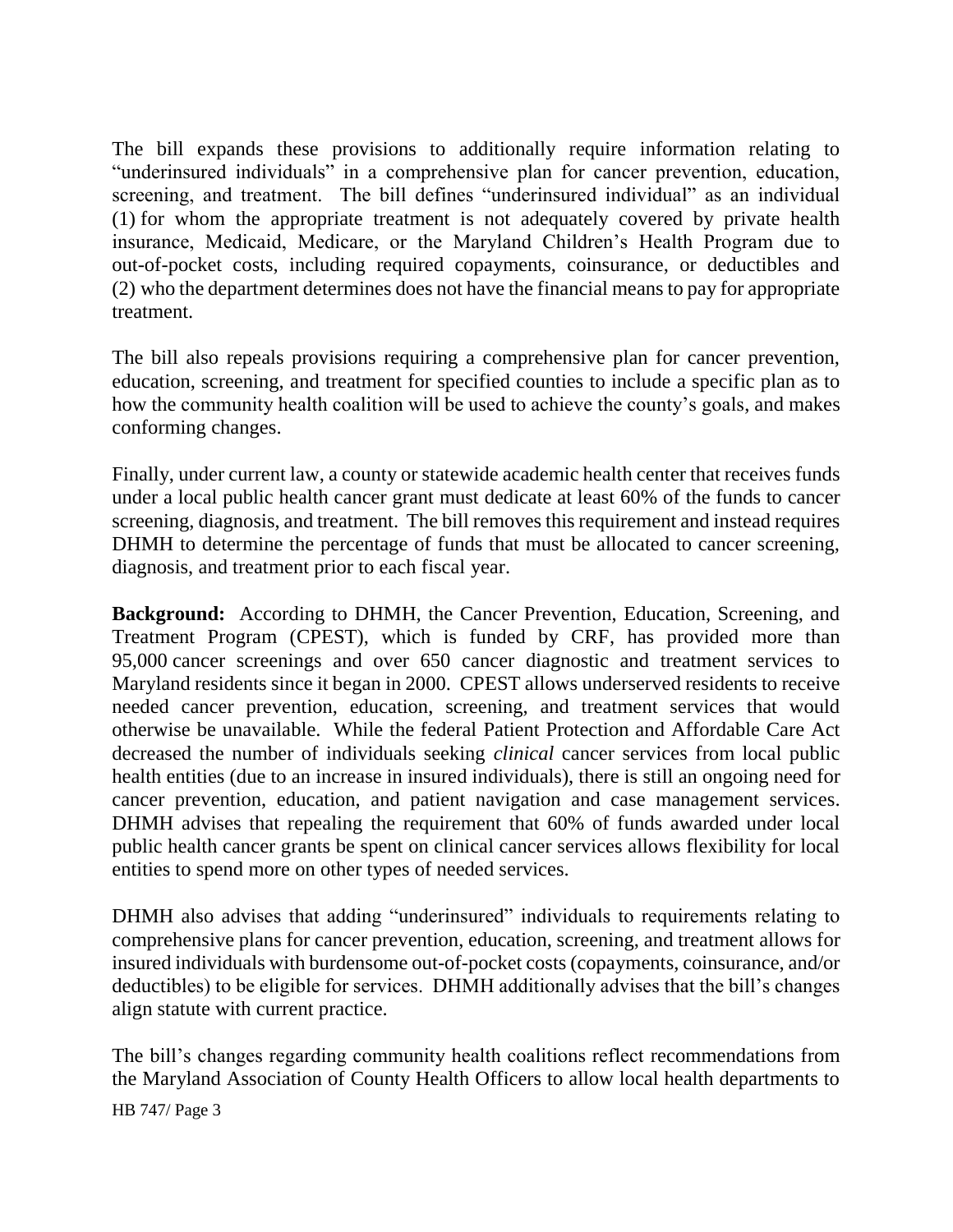use existing coalitions, instead of creating community health coalitions, to meet specified grant application requirements. This allows local health departments to streamline efforts and avoid duplicative activities. Additionally, removing requirements that comprehensive plans for cancer prevention, education, screening, and treatment include specific plans regarding community health coalitions also aligns statute with current practice.

Finally, DHMH advises that current reporting requirements for the Baseline Tobacco Study do not conform to the current reporting measures used by the U.S. Centers for Disease Control and Prevention (CDC). CDC collects information on youth tobacco use by surveying high school students, regardless of age. Therefore, DHMH advises that conforming State reporting requirements for the Baseline Tobacco Study to CDC reporting measures allows for easier comparison of State data with CDC data.

# **Additional Information**

**Prior Introductions:** None.

**Cross File:** None.

**Information Source(s):** Maryland Association of County Health Officers; Baltimore City; Montgomery County; University of Maryland Medical System; Department of Health and Mental Hygiene; Department of Legislative Services

**Fiscal Note History:** First Reader - February 19, 2017 md/jc Third Reader - March 29, 2017

Analysis by: Sasika Subramaniam Direct Inquiries to:

(410) 946-5510 (301) 970-5510